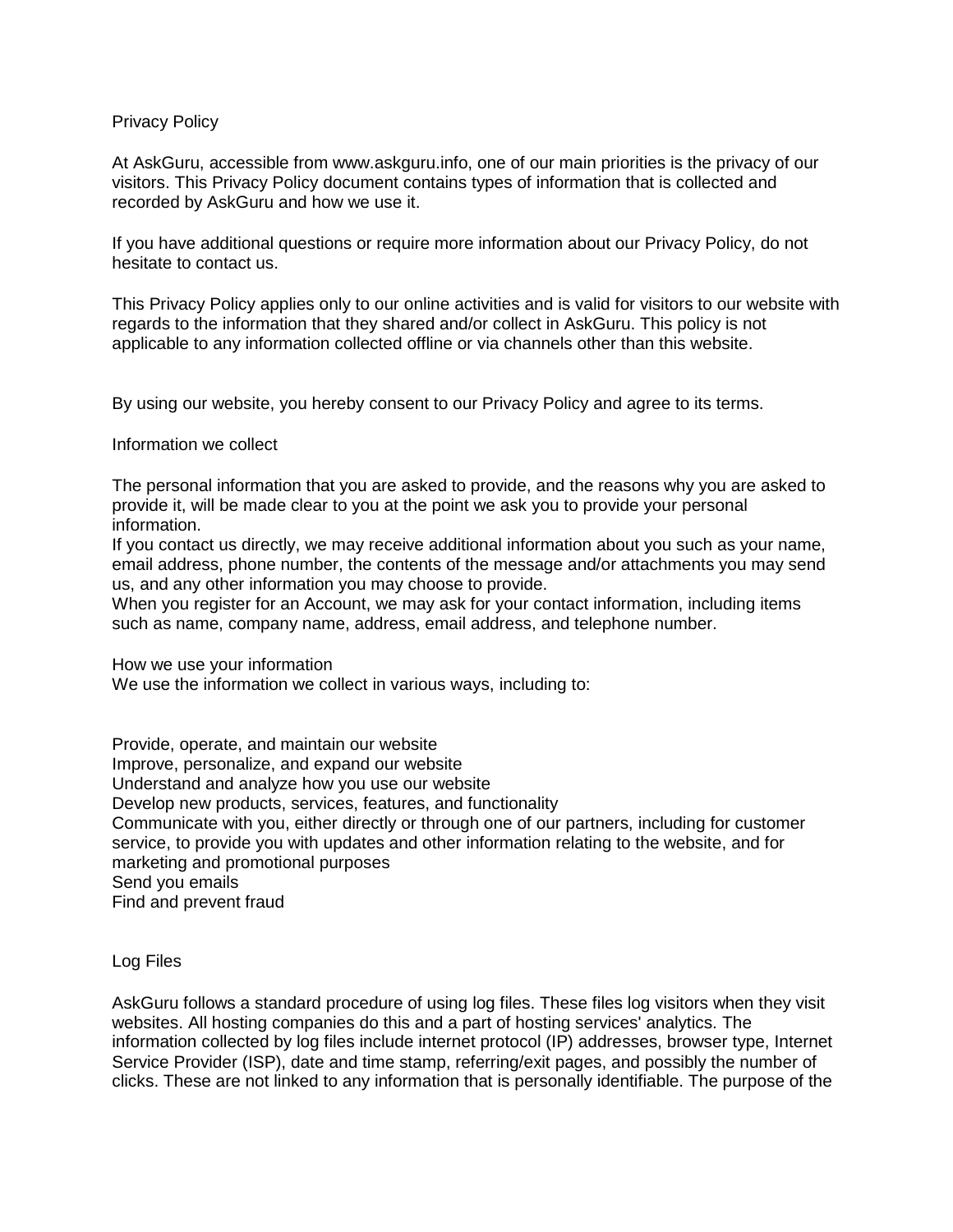information is for analyzing trends, administering the site, tracking users' movement on the website, and gathering demographic information.

Cookies and Web Beacons

Like any other website, AskGuru uses 'cookies'. These cookies are used to store information including visitors' preferences, and the pages on the website that the visitor accessed or visited. The information is used to optimize the users' experience by customizing our web page content based on visitors' browser type and/or other information.

### Google DoubleClick DART Cookie

Google is one of a third-party vendor on our site. It also uses cookies, known as DART cookies, to serve ads to our site visitors based upon their visit to www.website.com and other sites on the internet.

Our Advertising Partners

Some of advertisers on our site may use cookies and web beacons. Our advertising partners are listed below. Each of our advertising partners has their own Privacy Policy for their policies on user data.

Advertising Partners Privacy Policies

Third-party ad servers or ad networks uses technologies like cookies, JavaScript, or Web Beacons that are used in their respective advertisements and links that appear on AskGuru, which are sent directly to users' browser. They automatically receive your IP address when this occurs. These technologies are used to measure the effectiveness of their advertising campaigns and/or to personalize the advertising content that you see on websites that you visit.

Note that AskGuru has no access to or control over these cookies that are used by third-party advertisers.

#### Third Party Privacy Policies

AskGuru's Privacy Policy does not apply to other advertisers or websites. Thus, we are advising you to consult the respective Privacy Policies of these third-party ad servers for more detailed information. It may include their practices and instructions about how to opt-out of certain options.

You can choose to disable cookies through your individual browser options. To know more detailed information about cookie management with specific web browsers, it can be found at the browsers' respective websites.

CCPA Privacy Rights (Do Not Sell My Personal Information) Under the CCPA, among other rights, California consumers have the right to: Request that a business that collects a consumer's personal data disclose the categories and specific pieces of personal data that a business has collected about consumers.